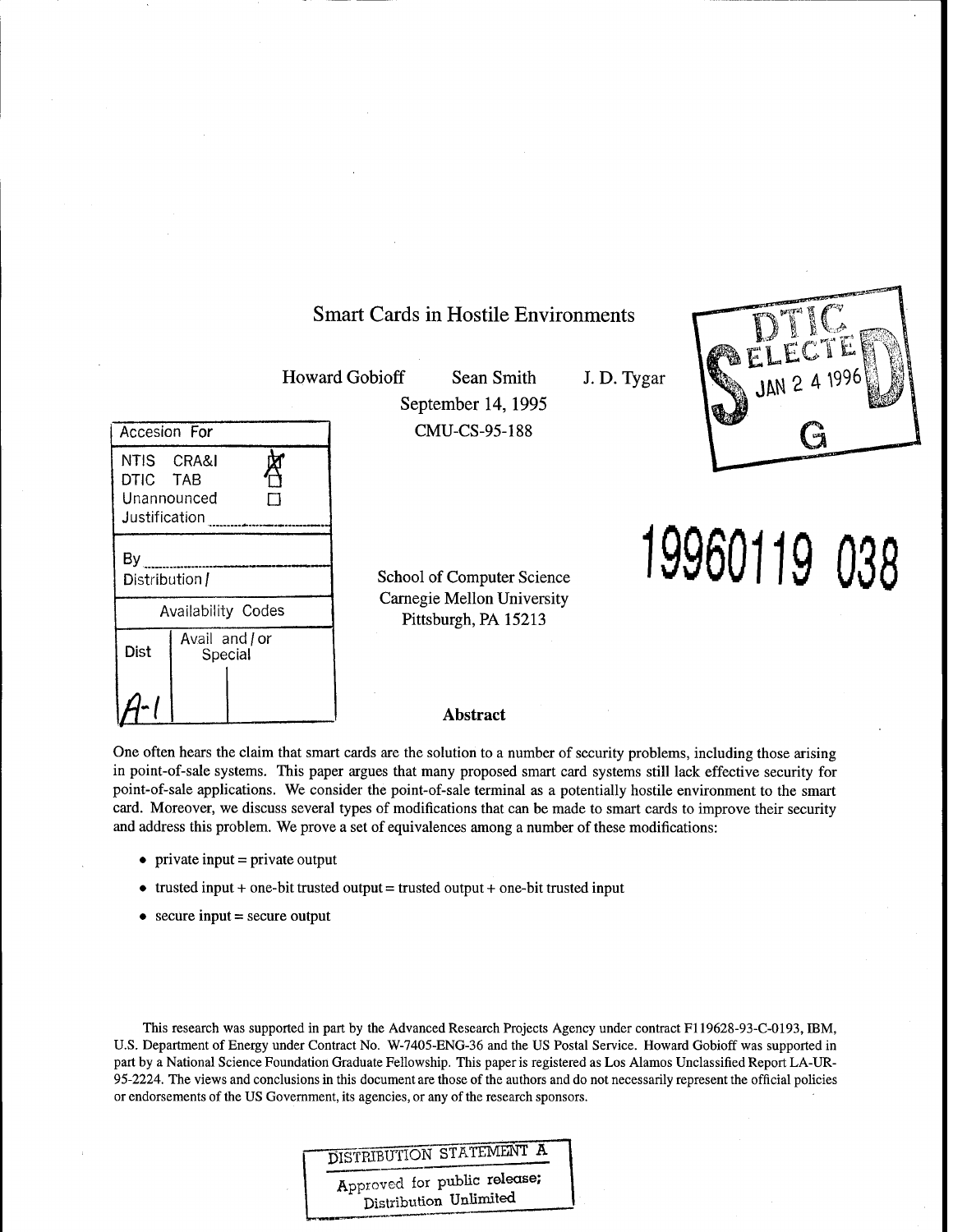Keywords: POS, smart card,security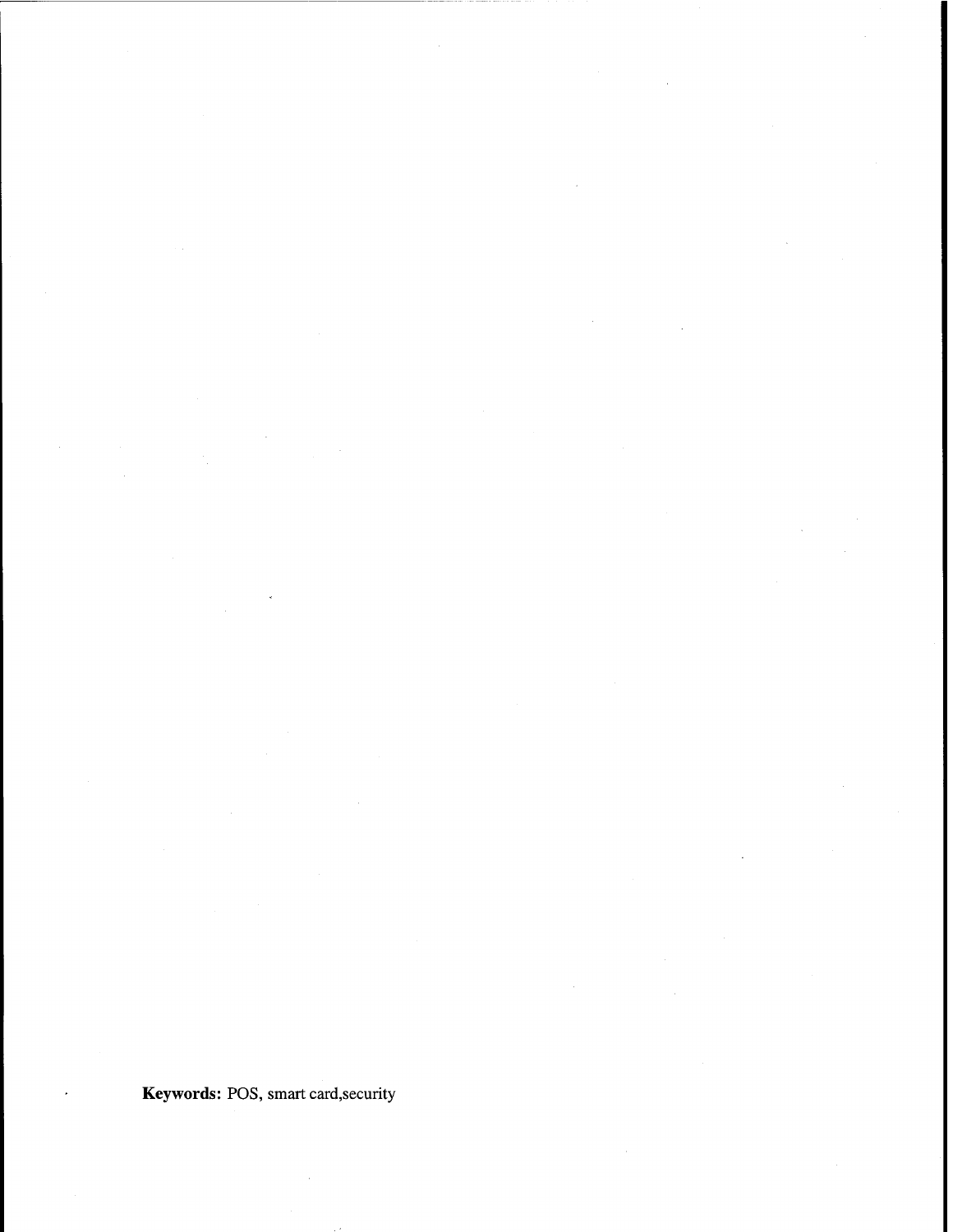### <sup>1</sup> Introduction

Point-of-sale (POS) systems introduce a number of security problems. In a traditional credit card model, the customer reveals his credit card number to the merchant. This allows a corrupt merchant to improperly use the customer's credit card.

To solve this problem, computer scientists have proposed the use of *smart cards* that can act as intermediate brokers. Smart cards are small handheld computational devices that can perform cryptographic operations. One type of smart card model is a *stored value card* containing an account balance register. The smart card is considered tamper-proof in that it is not feasible for any person to modify the smart card account balance without going through an approved protocol. Any attempt to physically read any data in the smart card should result in all data being zeroed (e.g., US Federal Information Processing Standard 140-1 [7].)

Similarly, the merchant's POS computer will contain a tamper-proofregister representing the merchant's account balance. When a customer makes a purchase, the smart card account balance is decremented by the amount of the purchase, and the merchant's POS account balance is incremented by the same amount. Later, smart cards and POS systems report their current account balances to a computer acting as a bank, and their accounts are accordingly modified. If the registers are truly tamper-proof, this appears to provide a safe way to exchange values off-line. This approach (with slight modifications) is taken in the new proposed *MasterCard 2000* and *Visa Stored Value Card* systems [5, 6, 8].

A different set of approaches has been proposed by digital cash researchers [2, 3,4]. (These approaches are sometimes called *electronic wallets* or *electronic purses.)* Electronic wallets transfer an electronic token to the point-of-sale system. At a later time, the electronic token is "cashed in", for reconciliation, to the computer acting as a bank. Digital cash approaches typically provide anonymous transactions, and use fewer assumptions about tamper-proofing.

However, both stored value cards and electronic wallets ignore one very feasible attack: since traditional smart cards do not contain any provision for directly displaying output or directly receiving input from the customer, they must depend on the merchant's POS system for I/O with the customer (This problem was observed in[9,10]). This introduces a significant vulnerability: for example, a corrupt merchant might try to charge the customer \$1000 while reporting on his POS display that the price was \$10. This paper explores a number of variations in smart card design that address the problem. We present a set of theoretically equivalent methods to solve the problem, and give examples of potential implementations.

### 2 Our Model

We describe interactions between the smart card and the customer by separating the description of input and output. Both input and output can be described by the presence or absence of two attributes: trust and privacy.

*Privacy* means that the content of a communication cannot be observed by anyone who is neither the sender nor receiver. In particular, privacy refers to <sup>a</sup> customer - smart card communication being protected from observation by the merchant. If a communications channel is not private, we say it is *public.*

*Trust* means that a recipient has confidence in the origin and freshness of a communication. If the customer receives a trusted communication from the smart card, then he is confident that the communication originated from the smart card in the immediate past and is being received intact (for example, a multi-part message is being received in the transmitted order). If the customer has a trusted input channel to the smart card, the smart card can treat communications on that channel as fresh, in proper order, and having originated from the possessor of the smart card. If a communications channel is not trusted, we say it is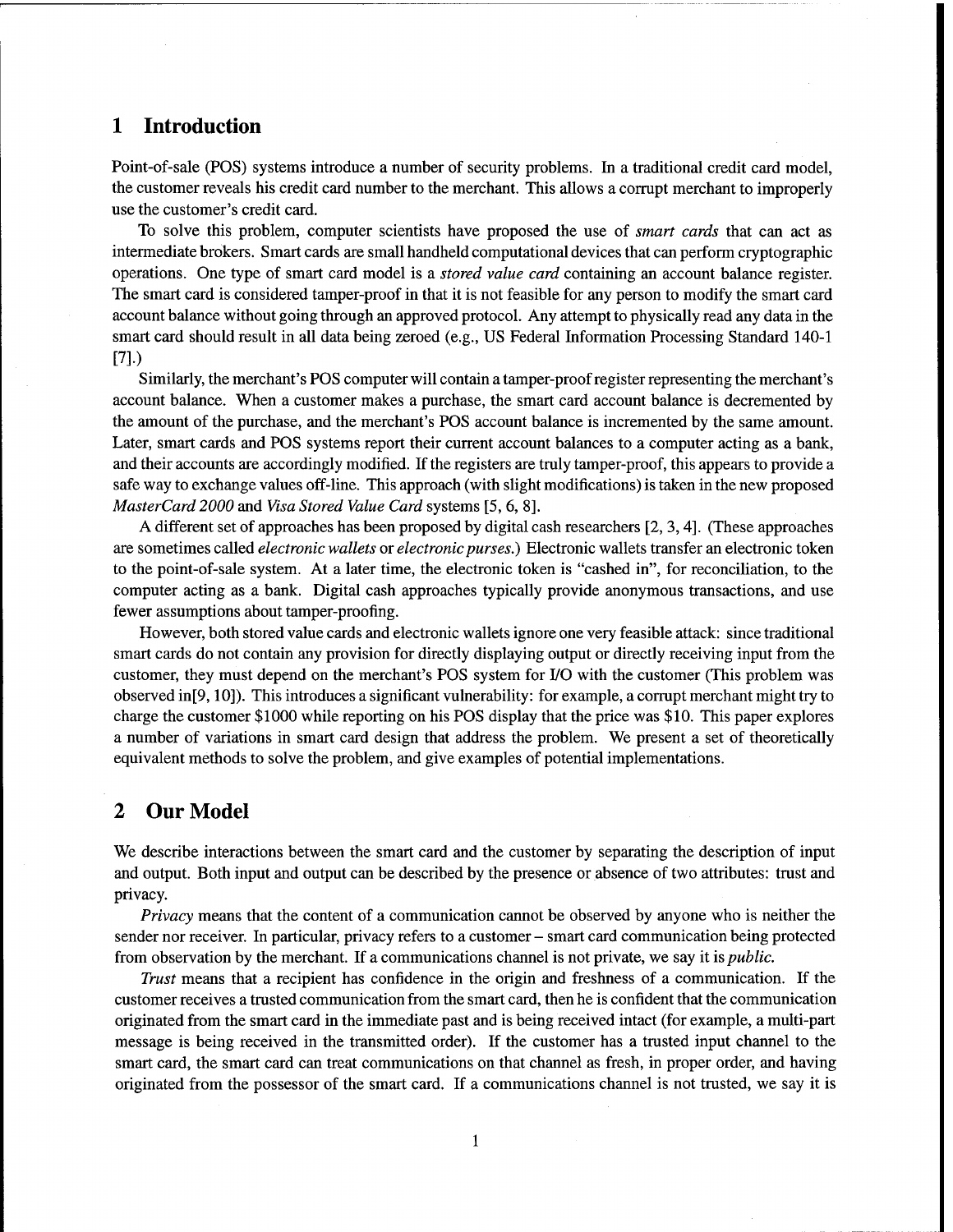*untrusted.*

If a communication is both trusted and private, we say it is *secure.*

### 3 Methods

This section includes arguments showing the following equivalences:

- private input  $=$  private output
- trusted input  $+$  one-bit trusted output  $=$  trusted output  $+$  one-bit trusted input
- $\bullet$  secure input = secure output

#### **3.1 Achieving these Properties**

The most straightforward way for a customer to establish trusted and private communication channels with a smart card is to insert the smart card into a reader/writer device trusted by the customer. These devices directly provide *trusted* input and output, and with the proper physical shields (e.g., to prevent shoulder-surfing), also provide *private,* and hence *secure,* input and output.

In POS applications, the merchant controls the reader/writer. Indeed, from the customer's point of view, the merchant's smart card reader qualifies as a potentially hostile environment. Hence, we need to consider techniques to achieve trusted and private communication with smart cards in hostile environments.

One approach is to put a keypad and display directly on the smart card. Such peripherals increase the cost of the smart card (and may violate assumptions about the smart card's physical security), but provide trusted communication for the customer; and, with physical shielding, can provide privacy as well. If keypads and displays on the smart card are infeasible, the customer could carry a trusted portable smart card reader. In this sort of system, whenever a display was required the smart card would halt; the customer would transfer the smart card from the merchant's terminal into the portable reader. If the customer approves the transaction, he would move the card back to the merchant's terminal. Using portable readers this way may be unacceptably awkward for many POS applications.

Another approach routes communications through the merchant's reader/writer, and protects those communications using information security techniques. For example, if the customer and the smart card shared knowledge of a large codebook, they could use this codebook to send messages to each other that intermediaries could neither understand nor forge. Alternatively, if the customer can perform cryptography, such as digital signatures, or RSA or DES encryption, in his head, then the customer and smart card could simply pass encrypted and/or signed messages to each other, achieving trust and, if encryption is used, privacy. However, doing operations with large codebooks, and performing RSA and DES encryptions in one's head appears to be beyond the ability of normal human beings.

#### **3.2 Equivalence**

If a customer has direct secure input and output communication paths, he can safely communicate with his smart card and achieve safe POS applications. However, safe communications are possible over indirect, untrusted paths if the customer has a shared secret with the smart card, such as a one-time pad. Below we establish a set of equivalences and implications for various types of customer/smart card communication.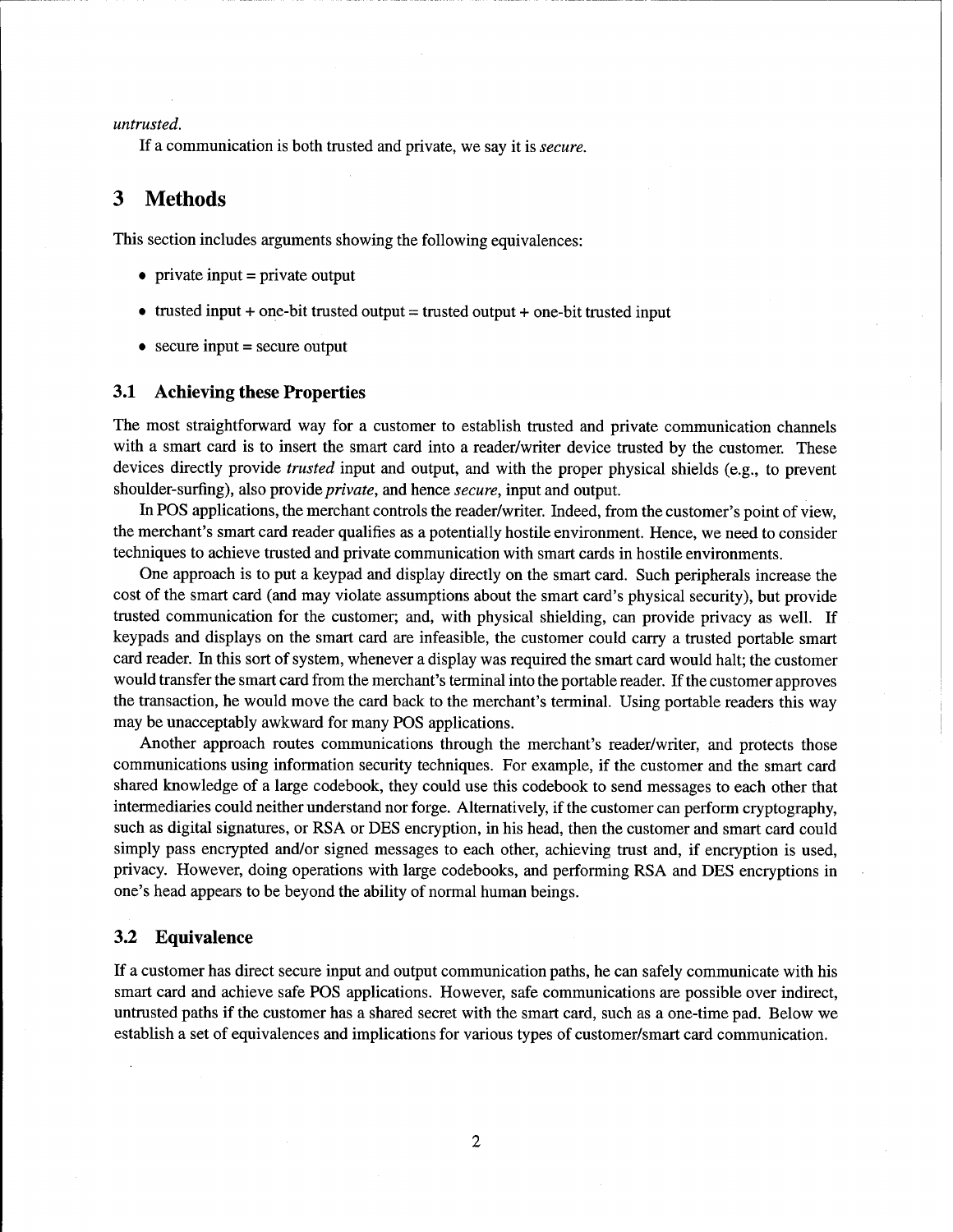**Private input implies private output.** If the customer has an input channel to the smart card that, should it actually reach the smart card, can be presumed private, the customer can turn an untrusted public output channel into an untrusted private output channel by giving the smart card a one-time pad to encrypt its output. (While methods using one-time pads may seem a bit far-fetched, in the *Achieving Transactions* section below, we discuss a practical example.)

**Secure input implies secure output.** Similarly, suppose the customer has an secure channel to the smart card. The customer can transform an untrusted public output channel into a secure channel by entering a one-time pad. Output from the smart card to the customer is encrypted with the one-time pad.

**Trusted input with one bit of trusted output implies trusted output.** The customer can feed the value displayed by untrusted output back to the smart card. The smart card then uses its one bit of trusted output to signal that it received the value and agrees with it.

**Symmetry of input and output.** In a hostile environment, a symmetry exists between the customer and the smart card. (The principal differences are that the smart card has more memory and more computational ability.) Input from the customer's point of view is equivalent to output from the smart card's point of view, and *vice versa.* Suppose a rule exists of the form

 $X_1$  input plus  $Y_1$  output implies  $X_2$  input plus  $Y_2$  output

Then by this symmetry, we also have:

 $Y_1$  input plus  $X_1$  output implies  $Y_2$  input plus  $X_2$  output

Applying this rule to the above equivalences, we obtain the following:

**Private output implies private input.** If the customer receives private output from the smart card, he can generate private input to the smart card. If the smart card presents a one-time pad to the customer through the private output, the customer can encrypt his desired input to the smart card.

**Secure output implies secure input.** Similarly, we can use a one-time pad to guarantee the privacy of our communication. With a private channel, the smart card can present the customer with an authentication challenge. The customer provides an appropriate response and subsequent communication are encrypted by the one-time pad.

**Trusted output with one bit of trusted input implies trusted input.** If the customer has trusted output from the smart card and one bit of trusted input, the customer can generate trusted input. (Note: if the customer can yank his smart card out of the merchant's reader/writer, then he has at least one bit of trusted input!) The customer provides his input to the smart card and the smart card echoes back the information to the customer. If the smart card echoes the wrong information, the customer uses the one bit of trusted input to inform the smart card of the communication failure. (This method uses an implicit assumption that the possessor of the smart card is an authorized user. By itself, this method by does not provide protection against smart card theft.)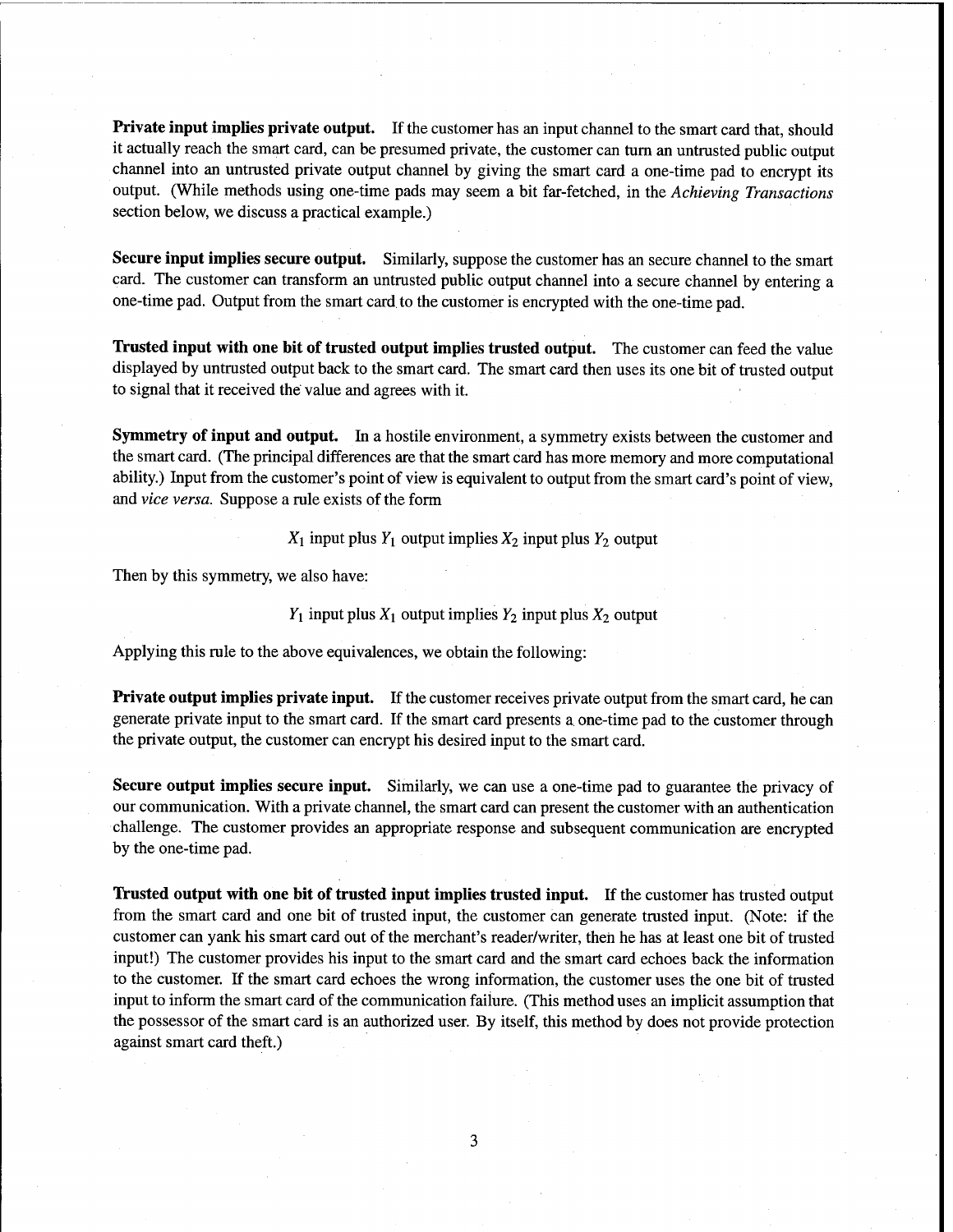## 4 Achieving Transactions

Here are minimum requirements to accomplish a POS transaction: The customer must communicate to the smart card enough information to indicate the amount of the transaction. It is also necessary that the smart card know the merchant's identity so that it can verify it. In this way, we protect against Trojan horse attacks by untrusted POS terminals. The customer need not personally provide this information. The merchant may give the information to the smart card, which presents the information to the customer through trusted output, who uses trusted input to approve the transaction. If trusted input and output to the smart card is possible, then privacy is not required. If either trusted input or output is unavailable, then, as we see below, we may have privacy requirements.

From the customer's perspective, the only absolute requirement is to provide proper information to the smart card. The minimal required mechanism is trusted input. As we have seen, trusted input can be implemented through a variety of combinations of input and output properties.

The merchant must be able to tell his POS system the amount of the expected transaction and know when the transaction completes. This requirement is satisfied if the merchant has trusted input to the POS system, which is trivial if the merchant controls the environment, and one bit of trusted output to indicate transaction completion.

#### **4.1 Examples**

**Private input from private output.** For example, if a smart card has an integral display unit but no direct input capabilities, customers can privately communicated with the smart card. One way (given in [1]) is for the smart card to present a random sequence of digits on its display unit. The customer then sends a sequence of increment, decrement, and next-digit commands to the smart card via the public, unsecure communication channel. These commands alter the smart card's initial random value until the smart card displays the input value desired by the customer. This is effectively a special form of a one-time pad. This approach can be used for both entering a password and transaction amounts. (Note that this method is vulnerable to an adversary that can simultaneously shoulder-surf the display and tap the input stream.)

**Private output from private input.** Consider a smart card containing an integral numeric keypad that but lacking human readable output capabilities. This smart card is inserted in a POS terminal providing (unsecure) output for the smart card. If the customer takes precautions to prevent observers from observing information typed into the smart card, the customer can provide the smart card with a one-time pad. The smart card could then encrypt data using the one-time pad. Since only the smart card and the customer are in possession of the one-time pad, they are the only parties able to read the message.

**Trusted input with one bit of trusted output implies general trusted output.** A trusted input channel, such as a numeric keypad, allows the smart card to present trusted output over an untrusted communications channel. The customer feeds the output from the untrusted path back to the smart card via the trusted input channel. If the smart card receives an unexpected value from the customer, it uses a single bit of trusted output, such as an integral LED, to signal the problem to the customer. (This method does not address the customer authentication problem for stolen smart cards.)

**Trusted output with one bit of trusted input implies general trusted input.** If a smart card is capable of presenting trusted output to the customer (for example, through an integral display) and the customer can reply with one bit of trusted input (such as removing the smart card from the reader) then the customer